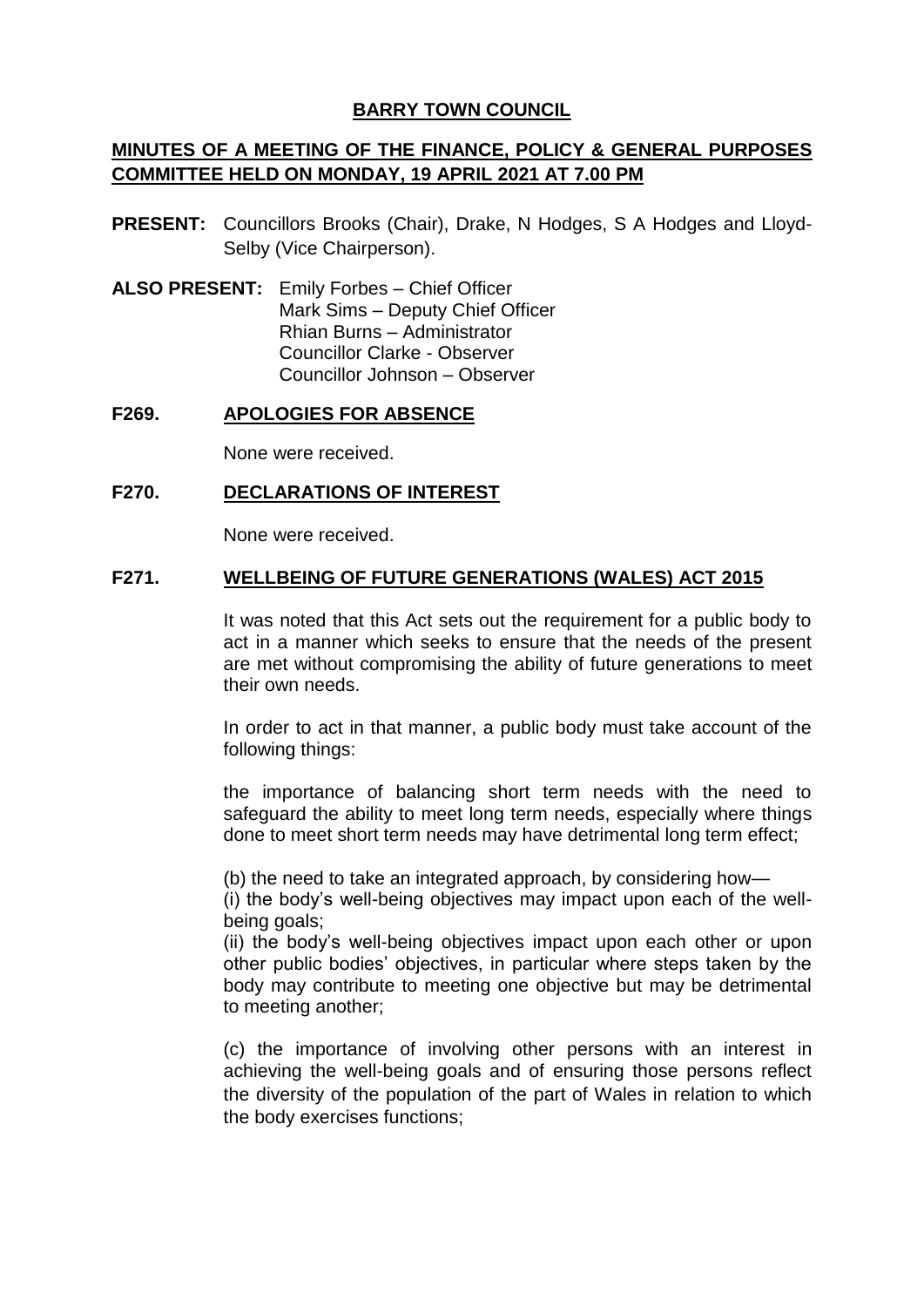(d) how acting in collaboration with any other person (or how different parts of the body acting together) could assist the body to meet its wellbeing objectives, or assist another body to meet its objectives;

(e) how deploying resources to prevent problems occurring or getting worse may contribute to meeting the body's well-being objectives, or another body's objectives.

## **F272. TO APPROVE THE MINUTES OF THE FINANCE, POLICY & GENERAL PURPOSES COMMITTEE'S MEETING HELD ON 8 FEBRUARY 2021**

**RESOLVED: That the minutes of the Finance, Policy & General Purposes Committee's meeting held on 8 February 2021 be approved and signed as a correct record.**

**F273. TO RECEIVE AND NOTE THE MINUTES OF THE SUSTAINABLE BARRY WORKING GROUP'S MEETINGS HELD ON 23 FEBRUARY, 15 MARCH AND 12 APRIL 2021 AND TO GIVE CONSIDERATION TO ANY RECOMMENDATIONS THEREIN**

> **RESOLVED: That the minutes of the Sustainable Barry Working Group's meetings held on 23 February, 15 March and 12 April 2021 be received and noted.**

**F274. TO RECEIVE AND NOTE THE MINUTES OF THE PERSONNEL COMMITTEE HELD ON 22 MARCH 2021 AND TO GIVE CONSIDERATION TO RECOMMENDATIONS THEREIN AT R276 AND R282, NOTING THAT POLICY RECOMMENDATIONS APPEAR LATER ON THIS AGENDA AT ITEM 11**

**RESOLVED:** 

- **1. That the minutes of the meeting of the Personnel Committee held on 22 March 2021 be received and noted.**
- **2. That £6,000 of committed expenditure for Cemetery Training be earmarked by transferring to a Staff Training Reserve at the year end.**
- **3. That the Staff Suggestion Scheme is replaced with a Staff Wellbeing Fund where staff can make suggestions to utilise the funding each year for promoting their mental and physical health and wellbeing in the Workplace.**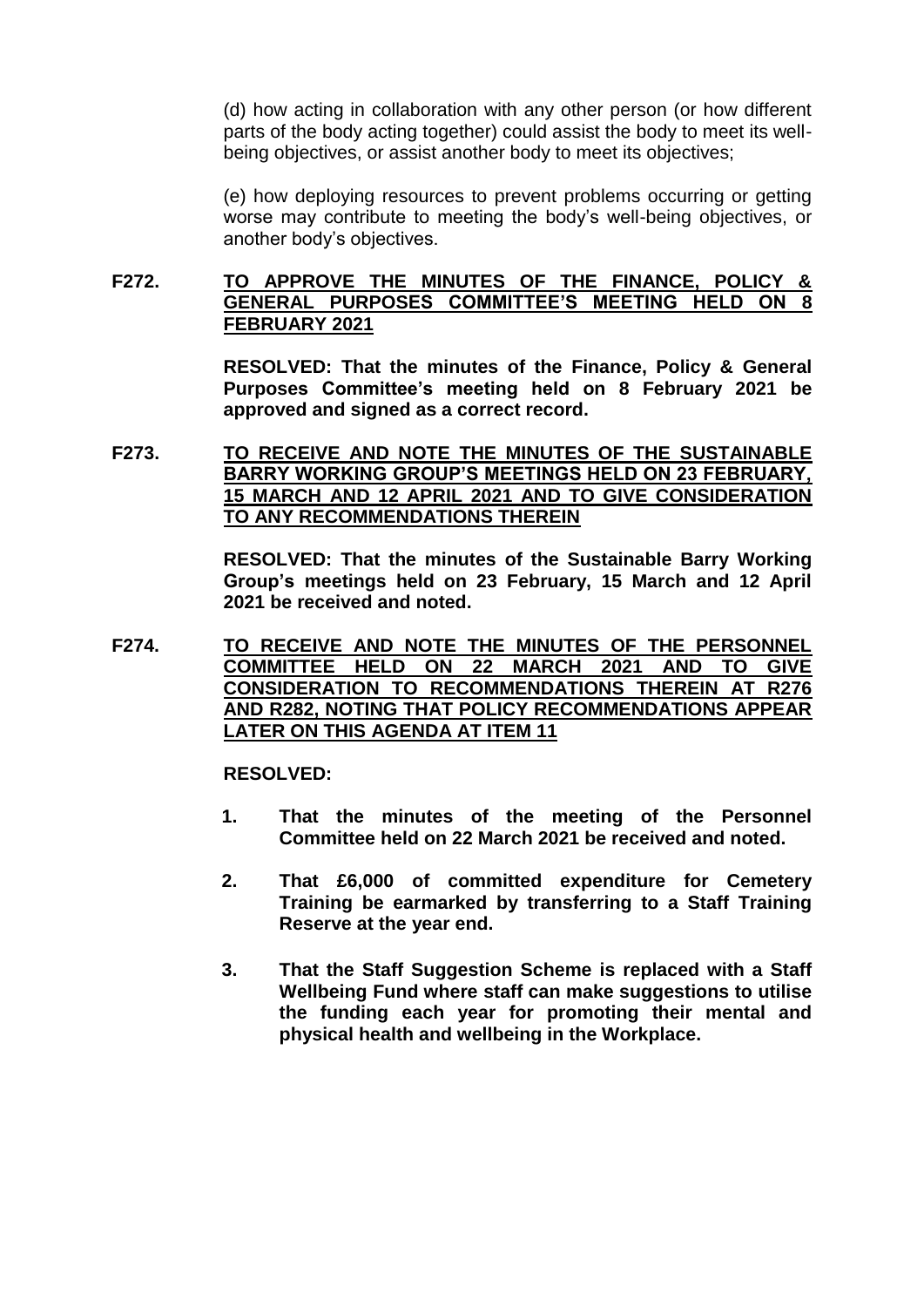## **F275. TO RECEIVE AND NOTE THE MINUTES OF THE INNOVATION WORKING PARTY HELD ON 25 MARCH 2021 AND TO GIVE CONSIDERATION TO RECOMMENDATIONS THEREIN**

### **RESOLVED:**

- **1. That the minutes of the meeting of the Innovation Working Party held on 25 March 2021 be received and noted.**
- **2. That the Council formally adopts a hybrid workplace model (where office staff are able to choose to share working time between the office and remotely balancing the needs of the individual with the needs of the business.**
- **3. That an appointment system for public appointments is put in place when Welsh Government allows face to face appointments to resume at the office.**

#### **F276. BUDGET MONITORING REPORT / PROVISIONAL OUT-TURN**

Members received a report containing details of the Council's income and expenditure in the 2020/21 financial year as at the end of March 2021.

Councillor S Hodges requested that the budget heading named 'Core Funding to Memorial Theatre' be renamed 'Grant Agreement Funding to Memorial Theatre' for clarity.

Councillor Johnson queried how the grant funding that had not been awarded to the Memorial Hall Theatre would be presented in the accounts. The Deputy Chief Officer advised that from an accounting perspective this money would be classed as a provision and would be included as such.

**RESOLVED: That the budget monitoring report for March 2021 / provisional out-turn to 31 March 2021, be received noting the projected overspend of £67,965 that will result in a net amount of £212,081 being transferred from reserves.**

## **F277. INTERNAL AUDIT REPORT 2020/21 (SECOND INTERIM)**

Members received the internal auditor's report (second interim) for 2020/21. The Deputy Chief Officer noted that the audit had been carried out on a remote basis and that the process had gone smoothly.

Members thanked the Deputy Chief Officer for his work in ensuring there were no issues to be addressed.

**RESOLVED: That the Internal Auditors Report 2020/21 (Second Interim) be received and noted.**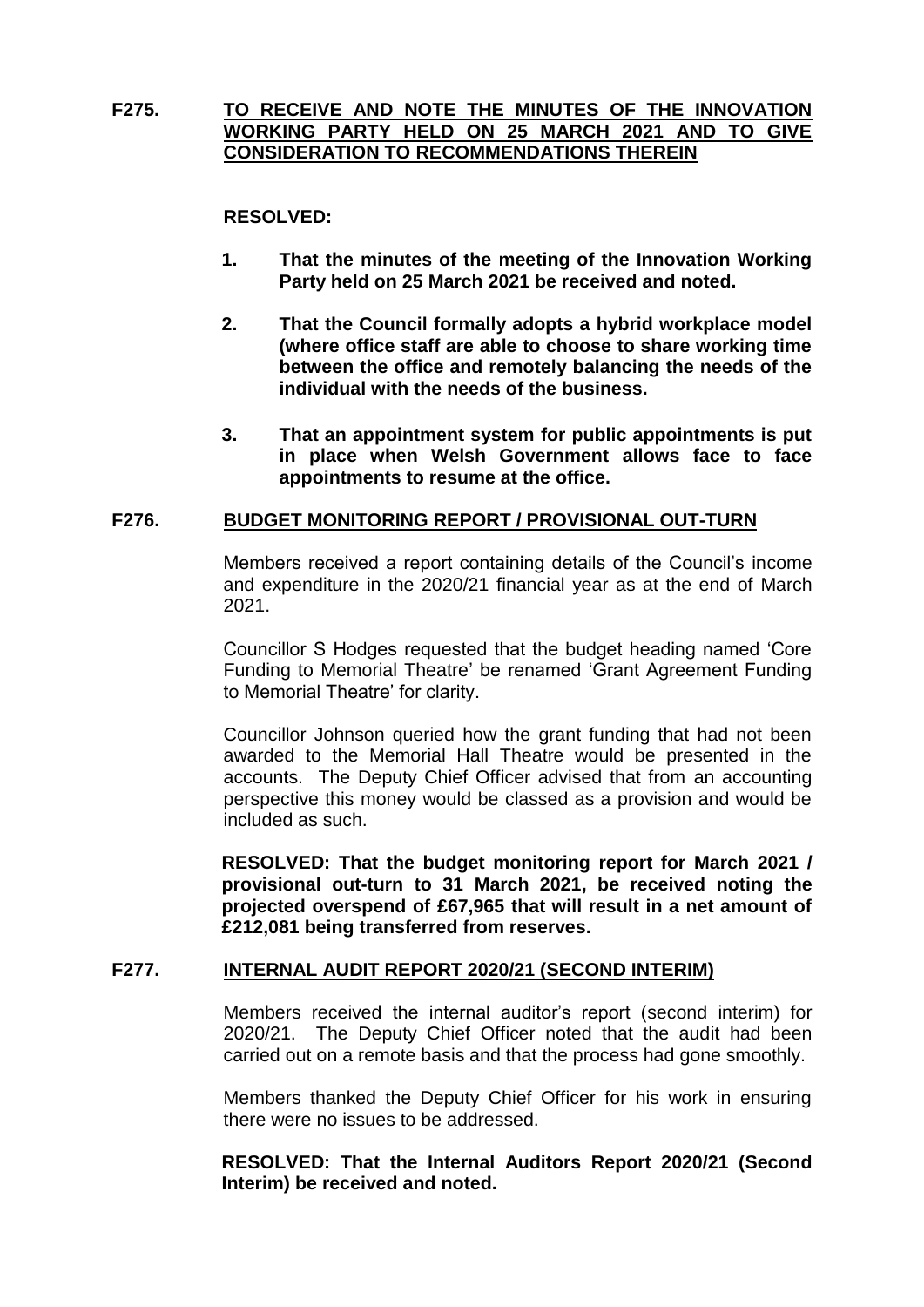## **F278. GDPR UPDATE**

The Deputy Chief Officer advised that there had been no issues or data breaches to report and that staff continued to be mindful of and adhere to GDPR.

### **RESOLVED: That the update be received and noted.**

## **F279. TO REVIEW AND APPROVE NEW POLICY RECOMMENDATIONS FROM OTHER COMMITTEES**

- **i. Sickness Absence Policy Review and Redraft**
- **ii. NEW Draft Bereavement Policy**
- **iii. NEW Draft Covid-19 Vaccinations Policy**

## **iv. NEW Draft Workplace Mental Wellbeing Strategy**

Members noted that the Covid-19 Vaccinations Policy would need to be regularly reviewed and updated as necessary as government guidance was updated. They also felt that the approach of encouraging and supporting vaccination for staff members could be expanded to also include the flu vaccine.

Members highlighted that lateral flow testing kits were now available for free from the testing centre at Colcot Sports Centre and suggested staff should be encouraged to utilise this facility. The Chief Officer advised that some staff had already accessed the test kits and that she would raise this at team meeting and ask line managers to cascade this information to their teams.

The Chief Officer advised that Mental Health First Aider training was being planned as well as an informal 'buddying system' being set up to help promote wellbeing among staff.

Members welcomed the proposals in the policy. Councillor Johnson noted that he had contacts at both MIND and Time to Change Wales who may be able to assist.

## **RESOLVED:**

**1. That this Council approves the following policies subject to approval being sought from the relevant Trade Unions and staff being consulted for a 2 week period where necessary:**